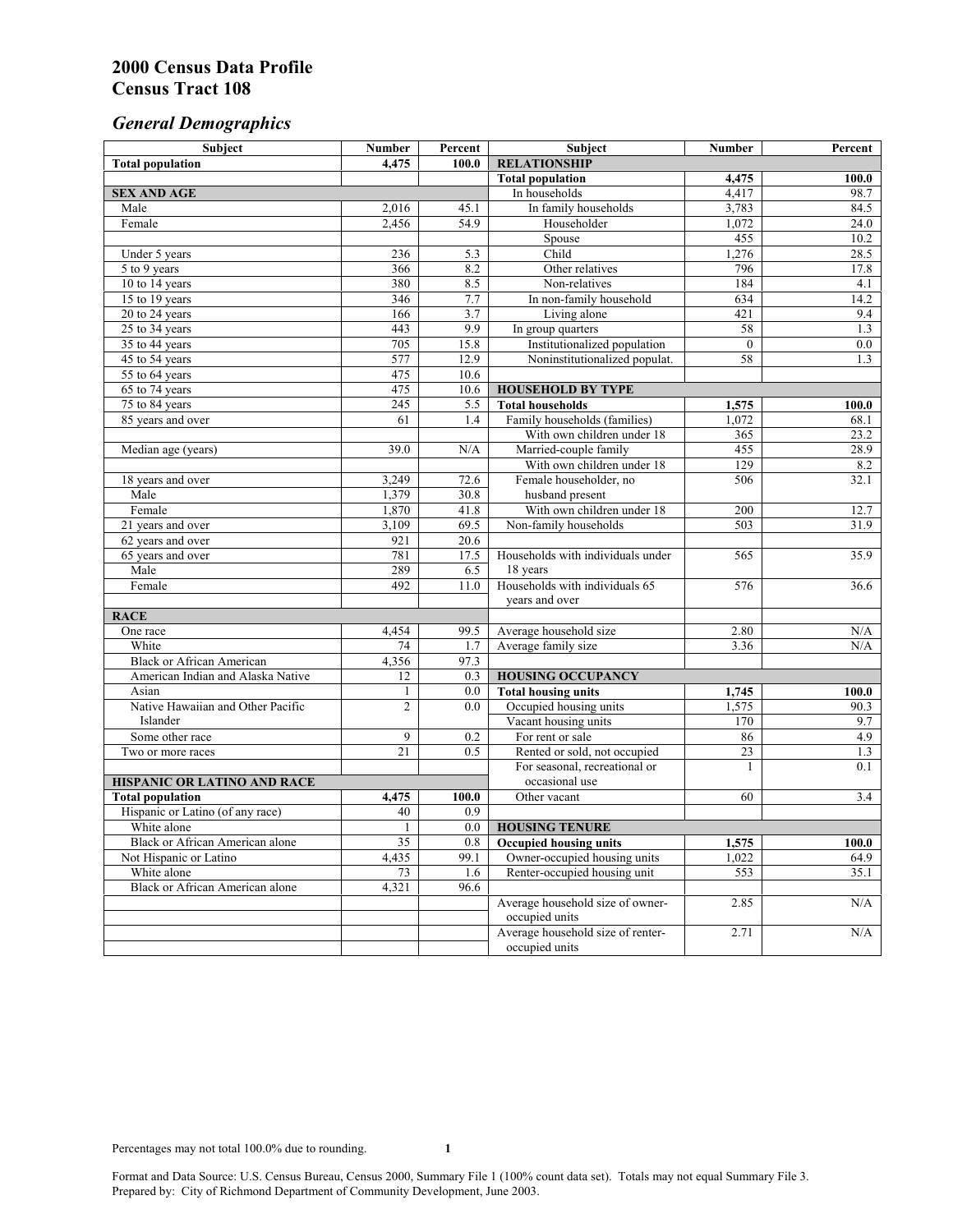## *Social Characteristics*

| <b>Subject</b>                                  | <b>Number</b>            | Percent | <b>Subject</b>                                   | <b>Number</b>    | Percent     |
|-------------------------------------------------|--------------------------|---------|--------------------------------------------------|------------------|-------------|
| <b>SCHOOL ENROLLMENT</b>                        | <b>RESIDENCE IN 1995</b> |         |                                                  |                  |             |
| Population 3 years and over enrolled in         | 1,252                    | 100.0   | Population 5 years and over                      | 4,241            | 100.0       |
| school                                          |                          |         | Same house in 1995                               | 2,774            | 65.4        |
| Nursery school, preschool                       | 81                       | 6.5     | Different house in the U.S. in                   | 1.456            | 34.3        |
| Kindergarten                                    | 61                       | 4.9     | 1995                                             |                  |             |
| Elementary school (grades 1-8)                  | 680                      | 54.3    | Same county                                      | 1,065            | 25.1        |
| High school (grades 9-12)                       | 306                      | 24.4    | Different county                                 | 391              | 9.2         |
| College or graduate school                      | 124                      | 9.9     | Same state                                       | 270              | 6.4         |
|                                                 |                          |         | Different state                                  | 121              | 2.9         |
| <b>EDUCATIONAL ATTAINMENT</b>                   | Elsewhere in 1995        | 11      | 0.3                                              |                  |             |
| Population 25 years and over                    | 2,985                    | 100.0   |                                                  |                  |             |
| Less than 9 <sup>th</sup> grade                 | 311                      | 10.4    | NATIVITY AND PLACE OF BIRTH                      |                  |             |
| $9th$ to $12th$ grade, no diploma               | 840                      | 28.1    | <b>Total population</b>                          | 4,475            | 100.0       |
| High school graduate (includes equivalency)     | 1.019                    | 34.1    | Native                                           | 4.461            | 99.7        |
| Some college, no degree                         | 521                      | 17.5    | <b>Born</b> in United States                     | 4,448            | 99.4        |
| Associate degree                                | 125                      | 4.2     | State of residence                               | 3,802            | 85.0        |
| Bachelor's degree                               | 127                      | 4.3     | Different state                                  | 646              | 14.4        |
| Graduate or professional degree                 | 42                       | 1.4     | Born outside United States                       | 13               | 0.3         |
| Percent high school graduate or higher          | 61.4%                    | N/A     | Foreign born                                     | 14               | 0.3         |
| Percent bachelor's degree or higher             | 5.7%                     | N/A     | Entered 1990 to March 2000                       | $\mathbf{0}$     | 0.0         |
|                                                 |                          |         | Naturalized citizen                              | 14               | 0.3         |
| <b>MARITAL STATUS</b>                           |                          |         | Not a citizen                                    | $\Omega$         | 0.0         |
| Population 15 years and over                    | 3,495                    | 100.0   |                                                  |                  |             |
| Never married                                   | 1,350                    | 38.6    | <b>REGION OF BIRTH OF FOREIGN BORN</b>           |                  |             |
| Now married, not including separated            | 1,027                    | 29.4    | Total (excluding born at sea)                    | 14               | 100.0       |
| Separated                                       | 229                      | 6.6     | Europe                                           | $\overline{0}$   | 0.0         |
| Widowed                                         | 459                      | 13.1    | Asia                                             | $\overline{0}$   | $0.0\,$     |
| Female                                          | 358                      | 10.2    | Africa                                           | $\Omega$         | 0.0         |
| Divorced                                        | 430                      | 12.3    | Oceania                                          | $\Omega$         | 0.0         |
| Female                                          | 284                      | 8.1     | Latin America                                    | $\tau$           | 50.0        |
|                                                 |                          |         | Northern America                                 | $\tau$           | 50.0        |
| <b>GRANDPARENTS AS CAREGIVERS</b>               |                          |         |                                                  |                  |             |
| Grandparent living in household with<br>322     |                          | 100.0   | <b>LANGUAGE SPOKEN AT HOME</b><br>4,241<br>100.0 |                  |             |
| one or more own grandchildren under 18<br>years |                          |         | Population 5 years and over<br>English only      |                  |             |
|                                                 | 155                      | 48.1    | Language other than English                      | 4,141<br>100     | 97.6<br>2.4 |
| Grandparent responsible for grandchildren       |                          |         | Speak English less than                          | 11               | 0.3         |
| <b>VETERAN STATUS</b>                           |                          |         | "very well"                                      |                  |             |
| Civilian population 18 years and over           | 3,252                    | 100.0   | Spanish                                          | 82               | 1.9         |
| Civilian veterans                               | 388                      | 11.9    | Speak English less than                          | 6                | 0.1         |
|                                                 |                          |         | "very well"                                      |                  |             |
| <b>DISABILITY STATUS OF THE CIVILIAN</b>        | Other Indo-European      | 18      | 0.4                                              |                  |             |
| NONINSTITUTIONALIZED POPULATION                 | languages                |         |                                                  |                  |             |
| Population 5 to 20 years<br>1,107<br>100.0      |                          |         | Speak English less than                          | 5                | 0.1         |
| With a disability                               | 141                      | 12.7    | "very well"                                      |                  |             |
| Population 21 to 64 years                       | 2.354                    | 100.0   | Asian and Pacific Island                         | $\theta$         | 0.0         |
| With a disability                               | 787                      | 33.4    | languages                                        |                  |             |
| Percent employed                                | 42.2%                    | N/A     | Speak English less than                          | $\mathbf{0}$     | 0.0         |
| No disability                                   | 1,567                    | 66.6    | "very well"                                      |                  |             |
| Percent employed                                | 68.3%                    | N/A     | Other Languages                                  | $\boldsymbol{0}$ | $0.0\,$     |
| Population 65 years and over                    | 780                      | 100.0   | Speak English less than                          | $\mathbf{0}$     | 0.0         |
| With a disability                               | 417                      | 53.5    | "very well"                                      |                  |             |

Format and Data Source: U.S. Bureau of the Census, Census 2000, Summary File 3 (sample data set). Totals may not equal Summary File 1 due to sampling.

Prepared by: City of Richmond Department of Community Development, June 2003.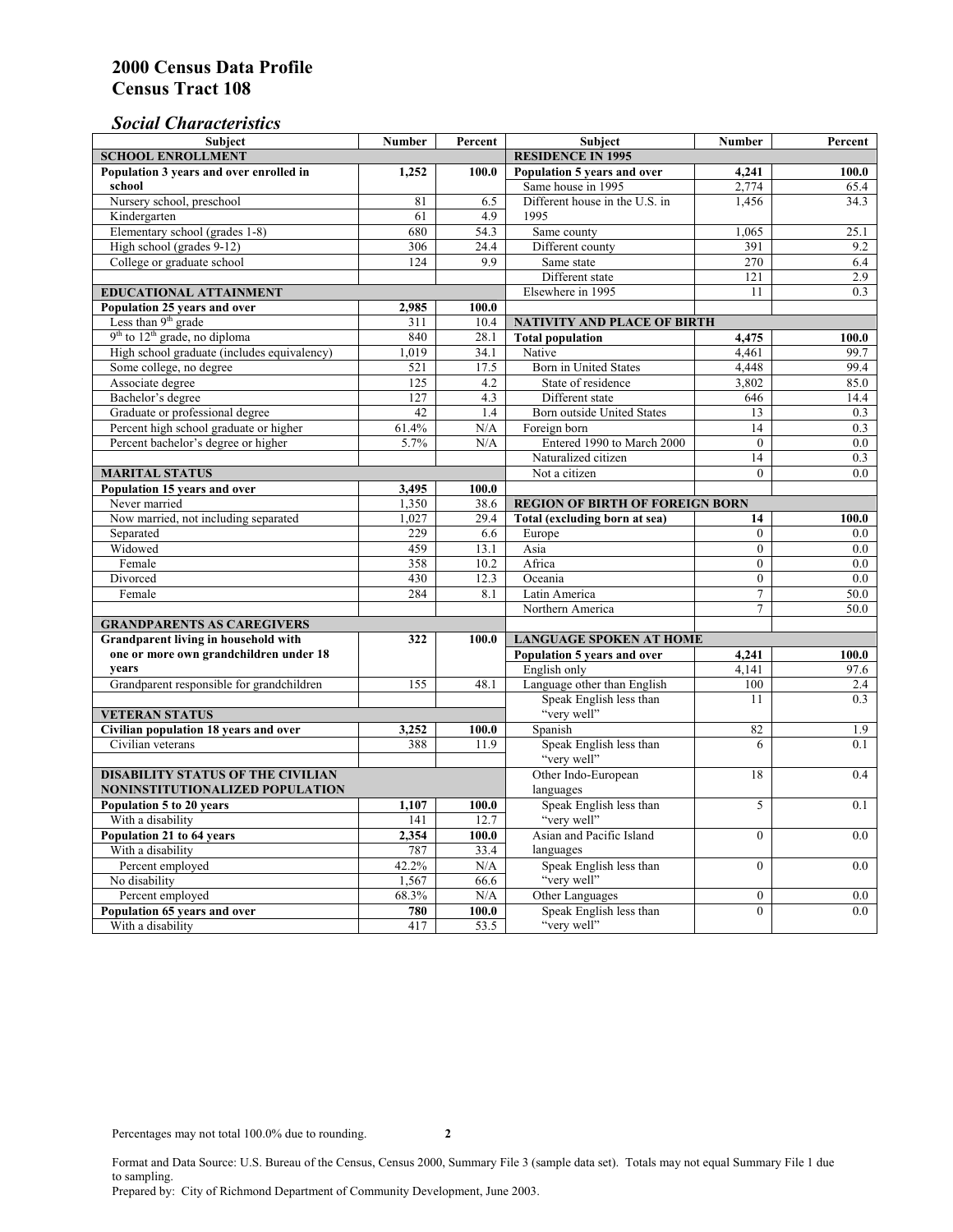#### *Economic Characteristics*

| <b>Subject</b>                                     | Number           | Percent     | <b>Subject</b>                       | <b>Number</b>   | Percent      |
|----------------------------------------------------|------------------|-------------|--------------------------------------|-----------------|--------------|
| <b>EMPLOYMENT STATUS</b>                           |                  |             | <b>INCOME IN 1999</b>                |                 |              |
| Population 16 years and over                       | 3,428            | 100.0       | Households                           | 1,580           | 100.0        |
| In labor force                                     | 1,748            | 51.0        | Less than \$10,000                   | 285             | 18.0         |
| Civilian labor force                               | 1,748            | 51.0        | \$10,000 to \$14,999                 | 138             | 8.7          |
| Employed                                           | 1,551            | 45.2        | \$15,000 to \$24,999                 | 279             | 17.7         |
| Unemployed                                         | 197              | 5.7         | \$25,000 to \$34,999                 | 269             | 17.0         |
| Percent of civilian labor force                    | 11.3%            | $\rm N/A$   | \$35,000 to \$49,999                 | 293             | 18.5         |
| Armed Forces                                       | $\mathbf{0}$     | 0.0         | \$50,000 to \$74,999                 | 200             | 12.7         |
| Not in labor force                                 | 1,680            | 49.0        | \$75,000 to \$99,999                 | 79              | 5.0          |
| Females 16 years and over                          | 1,965            | 100.0       | \$100,000 to \$149,999               | $\overline{34}$ | 2.2          |
| In labor force                                     | 960              | 48.9        | \$150,000 to \$199,999               | 3               | 0.2          |
| Civilian labor force                               | 960              | 48.9        | \$200,000 or more                    | $\mathbf{0}$    | 0.0          |
| Employed                                           | 818              | 41.6        | Median household income (dollars)    | 27,946          | N/A          |
| Own children under 6 years                         | 189              | 100.0       |                                      |                 |              |
| All parents in family in labor force               | 99               | 52.4        | With earnings                        | 1,157           | 73.2         |
|                                                    |                  |             | Mean earnings (dollars)              | 30,676          | N/A          |
| <b>COMMUTING TO WORK</b>                           |                  |             | With Social Security income          | 645             | 40.8         |
| Workers 16 years and over                          | 1,522            | 100.0       | Mean Social Security income          | 9,581           | N/A          |
| Car, truck, or van – drove alone                   | 956              | 62.8        | (dollars)                            |                 |              |
| Car, truck, or van - carpooled                     | 223              | 14.7        | With Supplemental Security income    | 126             | 8.0          |
| Public transportation (including taxicab)          | 186              | 12.2        | Mean Supplemental Security           | 6,577           | N/A          |
| Walked                                             | 39               | 2.6         | income (dollars)                     |                 |              |
| Other means                                        | 75               | 4.9         | With public assistance income        | 87              | 5.5          |
| Worked at home                                     | 43               | 2.8         | Mean public assistance income        | 1,424           | N/A          |
| Mean travel time to work (minutes)                 | 26.1             | N/A         | (dollars)                            |                 |              |
|                                                    |                  |             | With retirement income (dollars)     | 446             | 28.2         |
| Employed civilian population 16 years and over     | 1,551            | 100.0       | Mean retirement income (dollars)     | 13.080          | N/A          |
| <b>OCCUPATION</b>                                  |                  |             |                                      |                 |              |
| Management, professional, and related occupations  | 203              | 13.1        | <b>Families</b>                      | 1,075           | 100.0        |
| Service occupations                                | 429              | 27.7        | Less than \$10,000                   | 119             | 11.1         |
| Sales and office occupations                       | 439              | 28.3        | \$10,000 to \$14,999                 | 99              | 9.2          |
| Farming, fishing, and forestry occupations         | 6                | 0.4         | \$15,000 to \$24,999                 | 197             | 18.3         |
| Construction, extraction, and maintenance          | 134              | 8.6         | \$25,000 to \$34,999                 | 207             | 19.3         |
| occupations                                        |                  |             | \$35,000 to \$49,999                 | 211             | 19.6         |
| Production, transportation, and material moving    | 340              | 21.9        | \$50,000 to \$74,999                 | 151             | 14.0         |
| occupations                                        |                  |             | \$75,000 to \$99,999                 | 64              | 6.0          |
|                                                    |                  |             | \$100,000 to \$149,999               | $\overline{24}$ | 2.2          |
| <b>INDUSTRY</b>                                    |                  |             | \$150,000 to \$199,999               | 3               | 0.3          |
| Agriculture, forestry, fishing and hunting, and    | 4                | 0.3         | \$200,000 or more                    | $\theta$        | 0.0          |
| mining                                             |                  |             | Median family income (dollars)       | 29,926          | N/A          |
| Construction                                       | 85               | 5.5         |                                      |                 |              |
| Manufacturing                                      | 138              | 8.9         | Per capita income (dollars)          | 11,989          | N/A          |
| Wholesale trade                                    | 65               | 4.2         | <b>Median earnings (dollars)</b>     |                 |              |
| Retail trade                                       | 168              | 10.8        | Male full-time, year-round workers   | 24,886          | N/A          |
| Transportation and warehousing, and utilities      | 133              | 8.6         | Female full-time, year-round workers | 20,119          | N/A          |
| Information                                        | 24               | 1.5         |                                      | Number          | Percent      |
| Finance, insurance, real estate, and rental and    | 98               | 6.3         |                                      | below           | below        |
| leasing                                            |                  |             |                                      | poverty         | poverty      |
| Professional, scientific, management,              | 118              | 7.6         | <b>Subject</b>                       | level           | level        |
| administrative, and waste management services      |                  |             | <b>POVERTY STATUS IN 1999</b>        |                 |              |
| Educational, health and social services            | 435              | 28.0        | <b>Families</b>                      | 203             | 18.9         |
| Arts, entertainment, recreation, accommodation and | 105              | 6.8         | With related children under 18 years | 180             | 29.2         |
| food services                                      |                  |             | With related children under 5 years  | 49              | 29.3         |
| Other services (except public administration)      | 59               | 3.8         | Families with female householder, no | 150             | 27.0         |
| <b>Public Administration</b>                       | 119              | 7.7         | husband present                      |                 |              |
|                                                    |                  |             | With related children under 18 years | 146             | 37.1         |
| <b>CLASS OF WORKER</b>                             |                  |             | With related children under 5 years  | 38              | 31.1         |
| Private wage and salary workers                    | 1,140            | 73.5        | Individuals                          | 1,013           | 23.1         |
| Government workers                                 | 319              |             | 18 years and over                    | 615             |              |
| Self-employed workers in own not incorporated      | 92               | 20.6<br>5.9 | 65 years and over                    | 163             | 18.9<br>20.9 |
| business                                           |                  |             | Related children under 18 years      | 393             |              |
| Unpaid family workers                              | $\boldsymbol{0}$ | 0.0         |                                      | 334             | 34.7<br>35.5 |
|                                                    |                  |             | Related children 5 to 17 years       |                 |              |
|                                                    |                  |             | Unrelated individuals 15 years and   | 258             | 33.3         |
|                                                    |                  |             | over                                 |                 |              |

Percentages may not total 100.0% due to rounding. **3** 

Format and Data Source: U.S. Bureau of the Census, Census 2000, Summary File 3 (sample data set). Totals may not equal Summary File 1 due to sampling.

Prepared by: City of Richmond Department of Community Development, June 2003.